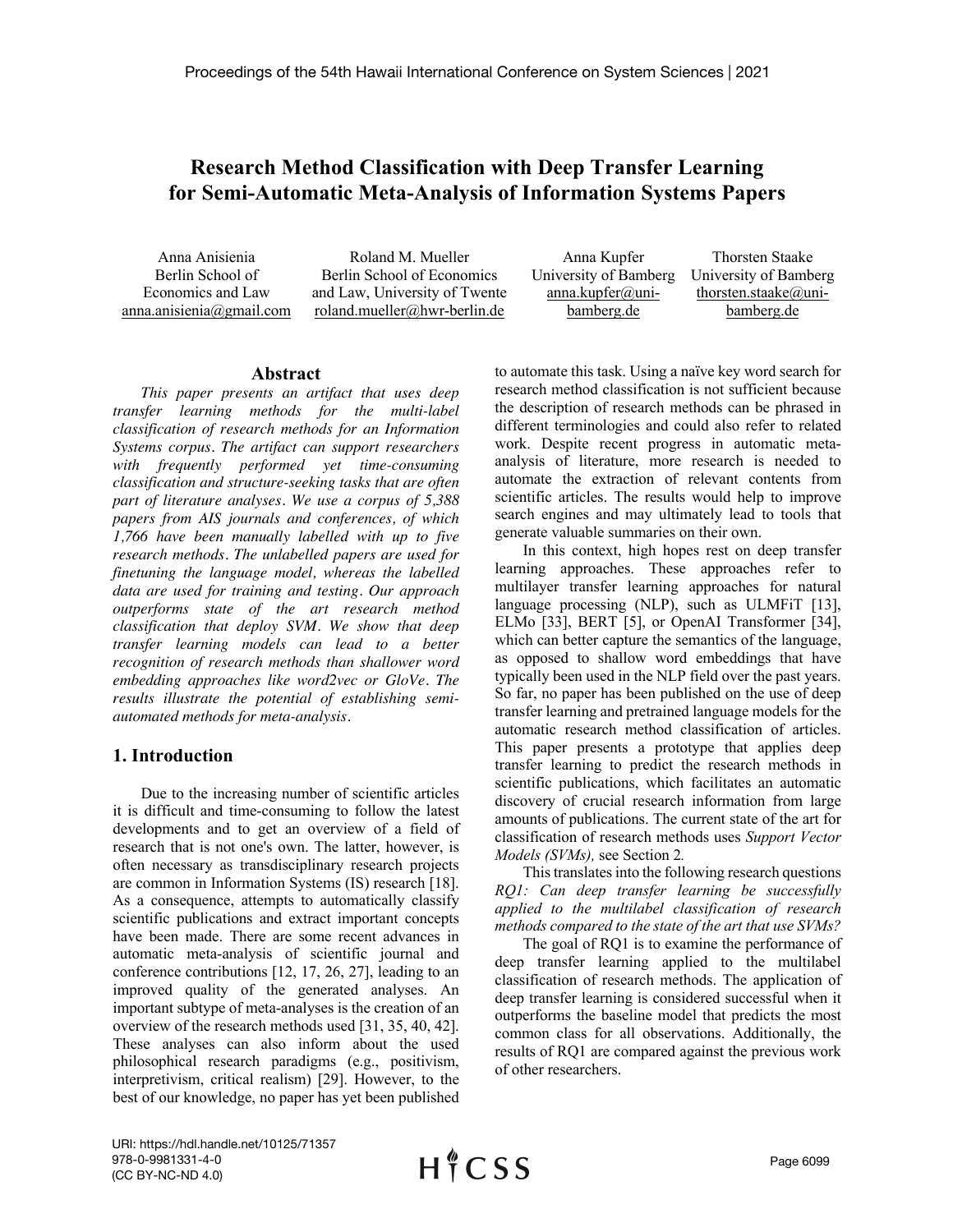*RQ2: Which form of transfer learning for NLP leads to the best performance of the multilabel classification of research methods?*

The goal of RQ2 is to draw a comparison between various ways of approaching deep transfer learning, represented by ULMFiT, ELMo, and OpenAI Transformer. Additionally, RQ2 examines whether those new methods of pretraining can outperform the traditional shallow word representations in form of GloVe vectors [32], as well as embeddings trained from scratch on the target task data. On top of that, we investigate the most effective ways of applying and finetuning the latest deep transfer learning models to avoid forgetting of transferred knowledge. As a result, the essential differences in the performance of several pretrained models in various settings are listed and analyzed in the evaluation section. Our approach exceeds the state of the art of research method classification, which rely on Support Vector Machines (SVM) [9]. We show that deep transfer learning models led to better recognition of research methods than shallower word-embedding approaches, such as word2vec or GloVe. From a more general perspective, the results illustrate the possibility of establishing semiautomated methods for knowledge generation in research. In the case presented here, the artifact performs the classification task in seconds, whereas the time span for manual classification was over 400 hours and thus prohibitively long in many contexts. Zooming out further, our contribution provides additional foundations for the discussion on automated knowledge generation in research and touches on aspects such as comprehensibility and impartiality in the creation of knowledge that will serve as a basis for future research.

## **2. Related Work**

First, we present an overview of existing manual research method meta-studies in order to demonstrate the demand for this kind of analysis. Then, we present related literature dealing with theory ontology learning and research method classification. Finally, we discuss the state of the art in transfer learning and language models for NLP.

**Research Method Overviews in Information Systems.** Several papers have been published that manually analyzed the distribution of different research methods in the Information Systems (IS) discipline. Kupfer [15] developed a research method categorization framework and classified papers from the International Conference on Information Systems (ICIS) and the European Conference on Information Systems (ECIS) from 1995, 2005, and 2015. Vachon et al. [40] studied the evolution of IS research methods from 1984 to 1998 in the journals MIS Quarterly (MISQ) and Information

Systems Research (ISR). Palvia et al. [31] looked at the research methods used in the seven major IS journals between 1993 and 2003. Vessey et al. [42] analyzed the research approaches in five top IS journals between 1995 and 1999. Ebeling et al. [8] examined the use of research methods in the main IS conferences between 2006 and 2010. Riedl and Rueckel [35] went a step further by integrating 20 published meta-studies of research method analyses in the IS field. Some papers looked at only one particular journal; for example, Friedrich et al. [10] analyzed 169 papers in the Business & Information Systems Engineering (BISE) journal and analyzed the trend and distribution of research paradigms and methods. Similarly, Dwivedi and Kuljis [6] examined publications in the European Journal of Information Systems (EJIS) from 1997 to 2007. Some papers analyzed the used research methods in an IS subfield, for example Knowledge Management [7, 43]. The existing studies show a demand of the IS community for a regular overview of the trends and distributions of research methods per topic and per journal. However, the previous studies all had to narrow the number of analyzed journals, the years covered, or the foci of interest, because manually analyzing the research methods of a paper is very time consuming. Therefore, an automatic approach of quantitatively analyzing the literature offers new possibilities because larger datasets could be analyzed in shorter time and comparisons become more meaningful.

**Theory Ontology Learning for Information Systems**  Papers. There are several projects in the IS field to better synthesize the ever-increasing number of articles. Nomological networks [12, 19] and theory ontologies [24, 25] allow conceptual search and the automated inference of inter-theory relationships and theory-data maps. Theory ontology learning is the task of using NLP and machine learning methods for extracting these kinds of ontologies. The construct identity detector [17] used NLP algorithms to match constructs that addressed the same real-world phenomenon. CauseMiner [27] is a rule-based NLP system to extract elements of theory ontologies out of IS papers, such as cause, effect, moderator, mediator, context, and relationship direction. DeepCause [26] extends and improves CauseMiner by using different deep learning architectures for this task. A recent call for action in the journal CAIS [18] emphasizes the need for better tools to automatically extract evidences out of IS papers. They also present different knowledge types that could be extracted from papers. Our research is addressing this call to action by focusing on the knowledge type of the used research methods in IS papers.

**Automatic Scientific Key-Insights Extraction.**  Information extraction tries to extract structured information out of unstructured text. For scientific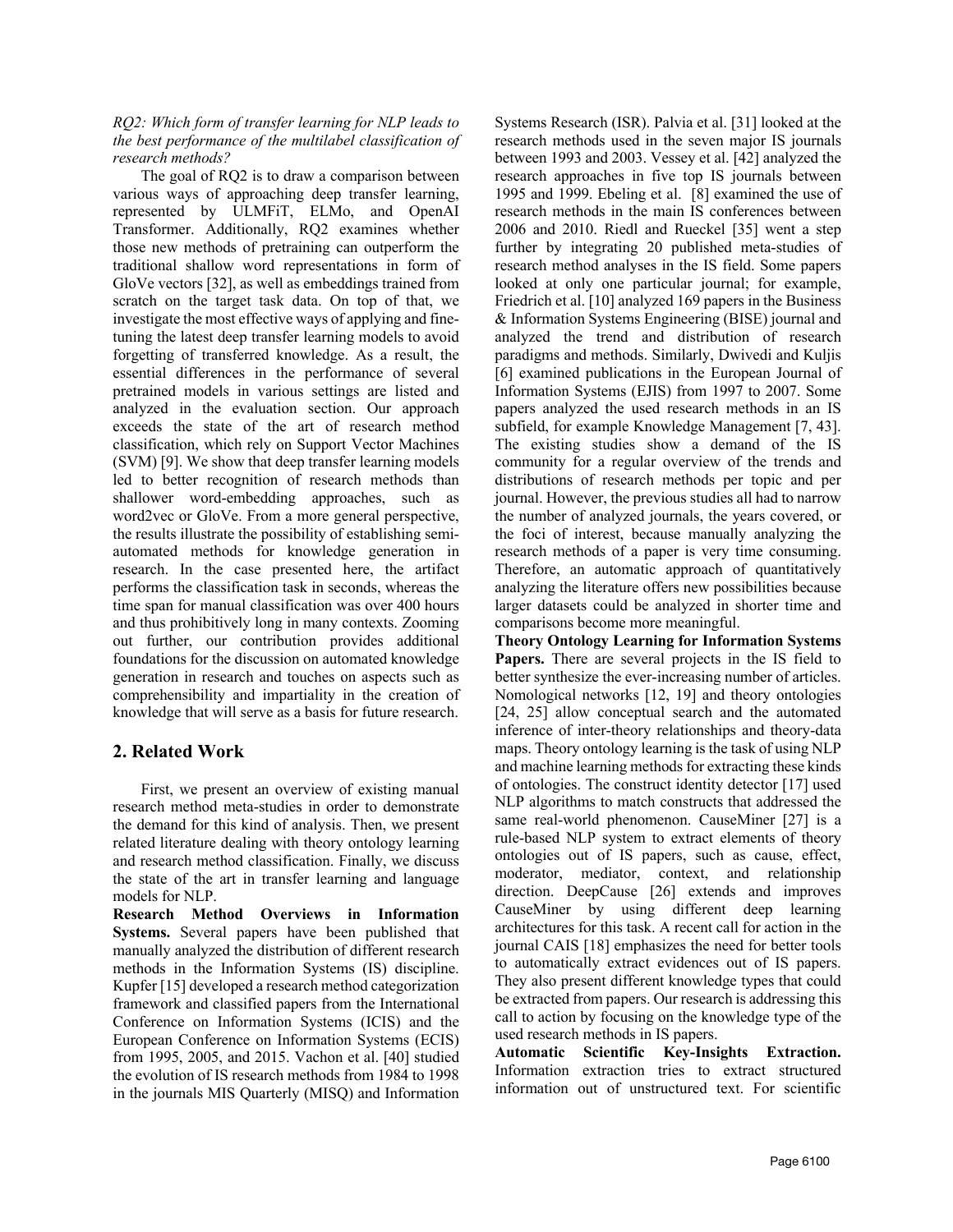articles, information extraction is used for metadata extraction (author names, affiliations, title, date, journal name, issue, etc.) and key-insight extraction (also called entity recognition, core scientific concepts extraction, or argumentative zoning) [28]. There are only a limited number of papers that tried to identify the research methods of a paper as part of their key-insight extraction [28], see Table 1.

Most papers tried either to classify sentences to different argumentative zones where research methods would be one possibility, or they tried to extract different methods based on the phrases. Only one paper [9] used a predefined taxonomy of research methods and classified the abstracts according to the taxonomy. Most papers that automatically analyzed research methods were in the field of biomedicine or computer science. Only Eckle-Kohler et al. [9] used a corpus of abstracts from the social science field. No paper used any deep learning approaches for the task.

| Pa-<br>per | Scope                       | <b>Discipline</b>                   | <b>Methods</b>     | Taxo-<br>nomy |
|------------|-----------------------------|-------------------------------------|--------------------|---------------|
| [9]        | Abstract<br>Classification  | Social<br>Science                   | SVM, RF,<br>kNN    | Yes           |
| [11]       | Method Phrase<br>Extraction | <b>Biomedicine</b><br>Rules,<br>CRF |                    | No            |
| [1]        | Sentence<br>Classification  | <b>Biomedicine</b>                  | Naive<br>Bayes     | No            |
| [21]       | Sentence<br>Classification  | <b>Biomedicine</b>                  | HMM,<br><b>SVM</b> | No            |
| [39]       | Sentence<br>Classification  | Computer<br>Science                 | Naive<br>Bayes     | No            |
| [20]       | Sentence<br>Classification  | <b>Biomedicine</b>                  | SVM,<br><b>CRF</b> | No            |
| $[36]$     | Sentence<br>Classification  | Computer<br>Science                 | <b>SVM</b>         | No            |

**Table 1. Related Work for Research Method** 

Our paper provides the following research contributions: (1) developing an artifact that uses deep transfer learning and outperforms the state of the art of research method classification, (2) using full papers (not just abstracts) and classifying them to predefined research methods, and (3) demonstrating the performance based on an extensive IS corpus. Therefore, our contribution might help authors to automate parts of a literature review and therefore mitigate some of the problems associated with the everincreasing number of papers.

**Deep Transfer Learning.** In order to apply text mining to the automated knowledge extraction, natural language processing (NLP) researchers used, for a long time, pretrained word vectors such as word2vec [23], fastText [3], or GloVe [32], which enabled the representation of each token by a vector of numbers. Those numbers not only encoded the word itself, as it was the case in one-hot-encoding, but also described the meaning and context of specific tokens [23]. However, in the context of deep learning, those word embeddings were used merely to initialize the first layer of a neural network, of which the remaining layers had to be randomly initialized and trained from scratch based on the data from the target task [37].

Current research has incorporated several ideas for extending the concept of pretrained embeddings, some applied in an analogous way like ImageNet in Computer Vision, others by means of fixed features or attentionbased transformer networks. Instead of initializing only the first layer with word embeddings, as most industrystandard neural networks in NLP do, an entire language model (LM), used as a source task, is pretrained and applied to a target task, such as text classification [37]. As it turned out, the transfer of knowledge from the pretrained LM to a target task, such as text classification, significantly improves the model's performance across many different datasets and types of target tasks [13, 33, 34, 41].

The transfer of knowledge from pretrained models allows gaining a richer representation of the natural language and its context beyond just word-level information. Initializing only the first layer of a neural network by using word embeddings can be compared to a pretrained ImageNet model that could only recognize the edges in a convolutional neural network (CNN). Such a shallow transfer learning method would still deliver better performance than a random initialization of weights. However, its use is limited, compared to a fully pretrained LM, which can capture the syntax, semantics, and even complex structures like conjunctions and contradictions [37]. The pretraining process can be viewed as teaching the model to understand English before applying it to a source task, such as the classification of English sentences [14].

A language model has been usually chosen as a source task in deep transfer learning for NLP, as it can be pretrained on any corpus, regardless of the domain. Since this type of model is supposed to predict the next word in a sequence, it eliminates the need for expensive manual annotation. As such, LM is treated in the literature as a self-supervised learning technique [37]. Furthermore, pretrained deep learning models make the target task sample-efficient so that even a small number of labeled observations can achieve a reasonably good performance on various text mining tasks. That is why many researchers and practitioners can benefit from the results of this paper, as state-of-the-art methods in NLP usually require large corpora to obtain useful results.

**Language Model Pretraining.** All LM involve two steps: (1) LM pretraining and (2) fine-tuning to the target task. Similarly, all of them were pretrained on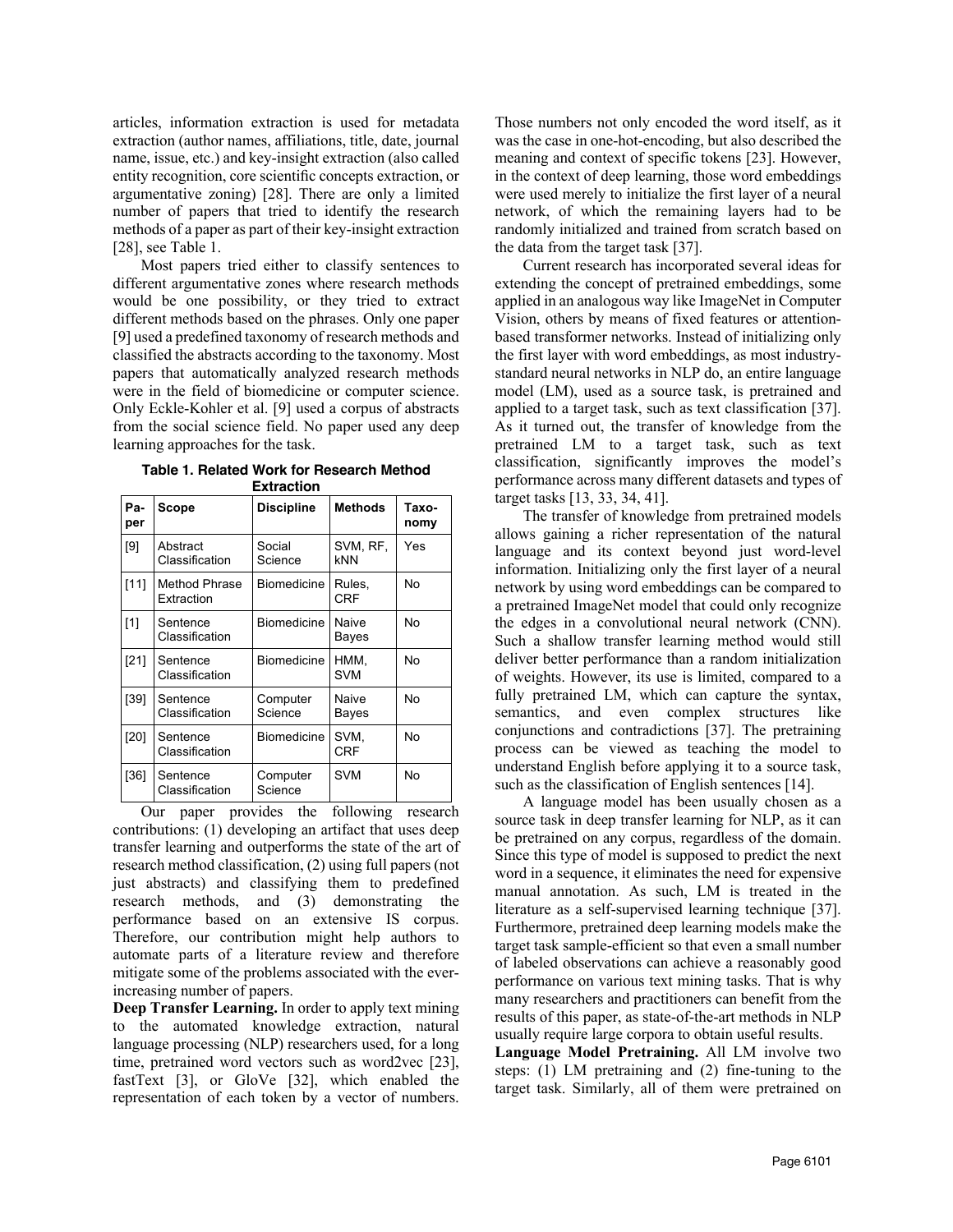large corpora like Wikipedia or thousands of books. However, their corpus sizes, settings, and fine-tuning methods differ significantly.

The above-presented methods of pretraining deep contextualized word representations for transfer learning reflect the following three main approaches to the problem: *ULMFiT approach* [13]: pretraining and fine-tuning of an entire LM in the computer vision fashion. *ELMo approach* [33]: pretraining of a language model with a goal of generating task-agnostic fixed feature vectors that can be used as input feature and serve as a replacement for traditionally used shallow word embeddings, such as word2vec. *Transformer approach* [34]: pretraining of attention-based representations that serve as initialization point for parallelizable Transformer-NN.

### **3. Dataset**

This paper used an annotated corpus of journals and conference articles within the domain of IS. Kupfer [15] performed a literature analysis with respect to the utilized research methods and specified a categorization framework, which was employed for annotation of scientific publications from ECIS and ICIS. The data covers the years 1995, 2005, and 2015 and includes 1,023 articles. Building on this corpus, we extended it for all journal papers from the AIS basket of eight (EJIS, ISJ, ISR, JAIS, JIT, JMIS, JSIS, MISQ) for the same years of observation. In total, these were 1,766 papers with up to five manually added research method labels.

Typical deep learning models require more than just over a thousand training examples. This is why transfer learning constitutes an appealing approach, as the knowledge from pretrained models could be transferred to the target task and thus provide additional information that is necessary to learn a mapping of a long textual input (*an entire full-text of a scientific article*) to a multilabel output (*an arbitrary number of research methods*). The use of deep transfer learning could countervail the limitations of a small dataset.

It is worth noting that the precise classification of research methods employed in each article is not a clearcut issue, even for well-trained researchers. The difficulty of automatically and correctly labeling each document is amplified by the lack of unanimity about the naming standards and a wide range of interpretations.

A scientific publication can simultaneously incorporate multiple research methods. Therefore, our deep transfer learning artifact used multilabel classification to predict up to five research methods for each paper. One particular type of label, *Conceptual*, was assigned to all articles that "develop frameworks, models, and work with theories" [15]. This description, however, applies to many scientific publications, as the innate nature of academic work is to develop new concepts and theories. Thus, a well-developed classification model that generalizes to unseen observations could pick up this pattern and assign the *Conceptual* label to all data points. Generally speaking, the labels *Conceptual*, *Case Study*, *Field Study*, *Survey,* and *Literature Review* account for around 90% of all research methods. This inequality introduces a class imbalance problem.

## **4. Deep Transfer Classifier for Research Methods**

Scientific articles are usually published in the form of PDF documents, which need to be converted to text files before they can be fed to any machine learning model. Since some constituent parts of PDF documents, such as headers and footers, are not useful, they have been removed using the PDF optimizer function from CauseMiner [27]. Four corpora (see Table 2) were created out of two initial datasets:

**IS Corpus:** a corpus of 5,388 journals and conference full-text articles from AIS journals and conferences.

**Annotated Corpus:** An Excel spreadsheet containing the information of 1,766 papers that have been labeled using the research method categorization framework of [15] [16]. The manual classification task was undertaken in one round by more than one person. The interrater reliability for a subsample that was categorized by all raters was 0.6 (Mezzich's Kappa), which shows a strong agreement [15]. The labels are research methods with additional metadata, like title, abstract, keyword, and journal.

**Table 2. Corpora Overview** 

| Cor<br>pus | <b>Details</b>                                                                                                                                                                                                                                                                                                                                                                                                                                                                                                                                                                                                                                                         |
|------------|------------------------------------------------------------------------------------------------------------------------------------------------------------------------------------------------------------------------------------------------------------------------------------------------------------------------------------------------------------------------------------------------------------------------------------------------------------------------------------------------------------------------------------------------------------------------------------------------------------------------------------------------------------------------|
| 1          | a consolidated version of 1,719 papers that were<br>obtained through matching of the IS Corpus and the<br>Annotated Corpus. The missing papers can be<br>explained by not matching or unavailable PDFs.                                                                                                                                                                                                                                                                                                                                                                                                                                                                |
| 2          | a modified version of Corpus 1, which replaces all in-<br>text citations, i.e., references such as "(Smith et al.,<br>2018)", with a special token ("xxcite") by means of<br>regular expressions. This dataset was created based on<br>the assumption that a research method mentioned with<br>a citation could have a different semantic meaning than<br>a research method mentioned without citation. In<br>particular, the first could merely reference related work,<br>while the latter could imply the ground-true research<br>method used in the respective paper. The neural<br>network model should learn this pattern through the<br>special token "xxcite". |
| 3          | a modified version of Corpus 2, which only uses a<br>concatenated field of Title and Abstract of each paper.<br>The rationale behind this dataset is that transformer-                                                                                                                                                                                                                                                                                                                                                                                                                                                                                                 |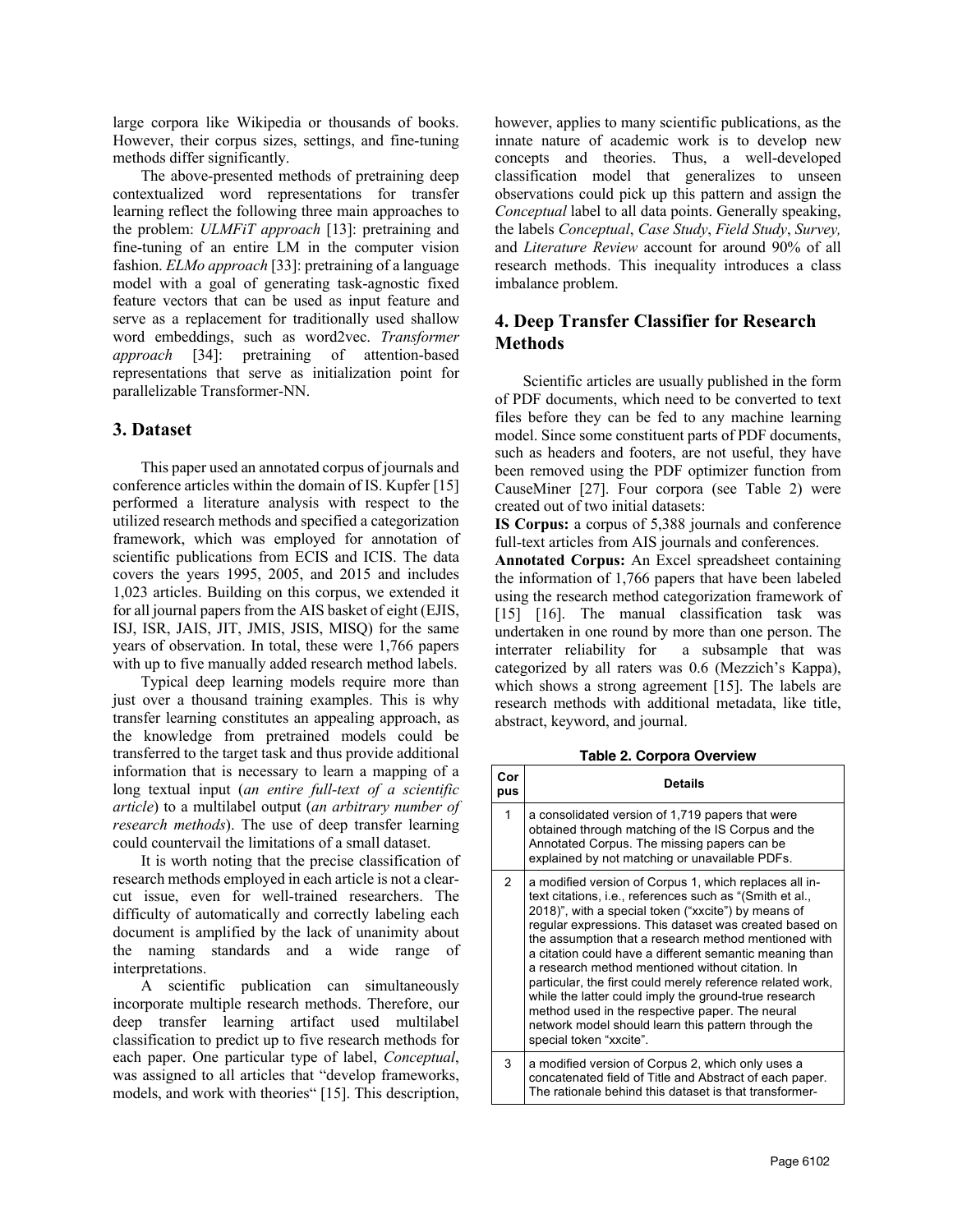based models accept the input of maximum 512 tokens and, thus, are not suitable for processing entire scientific papers. For the sake of comparison of various pretrained word representations, they will be trained with this truncated dataset.

4 a one-hot encoded version of the labeled Corpus 1 created in order to test the one-vs-rest problem transformation approach.

Out of 1,766 papers in the original labeled corpus, 1,719 papers have been used for the artifact, as they have no ambiguous titles and are free of duplicates. Those data form the basis for the Corpus 3, to which an additional *text* field has been generated, based on the *Title* and *Abstract* metadata, concatenated together.

We used 5,388 IS papers, while 1,719 among them have been successfully matched with the labeled database (*1,766 papers*). The amount of available data has a considerable impact on the final results, as deep learning methods require a large number of labeled observations in order to achieve good performance and generalize well to new data, unseen during the training. In the context of this paper, all 5,388 papers were used to create a language model in the self-supervised fashion, while 1,719 papers were applied to train all supervised classification models. For the language model, the dataset has been split, inspired by Merity et al. [22], into 95% training set (*5,118 papers*) and 5% validation set (*270 papers*). For the classifier, in each dataset, 70% of the papers were assigned to the training, 20% to the validation and 10% to the test set, due to the limited number of labeled papers. The training set was required to learn the model's parameters such as weights and biases. By contrast, the validation set was used to provide additional unbiased information that was necessary to adjust the learning rate during the training and to stop early if no further improvement has been observed after a specific number of epochs, declared through a patience parameter. The test set has not been used to train the classifier. Instead, it served as a new, fully independent dataset used to give an unbiased estimate of the model's performance.

Both LM and classifiers were implemented using the encoder–decoder architecture. Both encoders *for LM and for the classifiers* are exactly the same. The decoders, however, differ from each other. While in the LM there is only a linear and a dropout layer that produce probabilities for all words in the vocabulary, the classifier utilizes a more complex architecture that additionally concatenates max- and avg-pooling of its input and passes this through further batchnormalization, dropout, and linear layers. In general, ULMFiT has been implemented in multilabel and onevs-rest settings.

Besides the deep transfer learning techniques, several simple CNN-based models with task-related embeddings have been constructed. The goal of these experiments was to answer RQ2, i.e., to test whether task-related embeddings, learned through the embedding layer, or shallow transfer learning in form of GloVe, can outperform deep transfer learning techniques.



**Figure 1. Label Cardinality: Number of research methods assigned per observations**



**Figure 2. Total Label Counts: Number of documents per label before standardization**

One crucial aspect of multilabel classification is the label cardinality, which denotes the number of labels per observation [30]. The distribution shown in Figure 1 demonstrates the number of scientific articles that have a specific number of classes assigned to them, which can be thought of as *label cardinality*. On average, there were two labels assigned per observation. By contrast, the number of scientific articles per label is visualized in Figure 2, which shows the *total label counts*, among which the distribution is dominated by *Conceptual*, *Survey,* and *Case-Study* classes. In Figure 2 the overall class imbalance problem becomes apparent.

Another important aspect of the training process is the sequence length. The distribution of the sequence length is particularly relevant to the CNN model, as its sequences need to be padded to a predefined sequence length. This choice had the effect that longer sequences needed to be truncated and shorter sequences had to be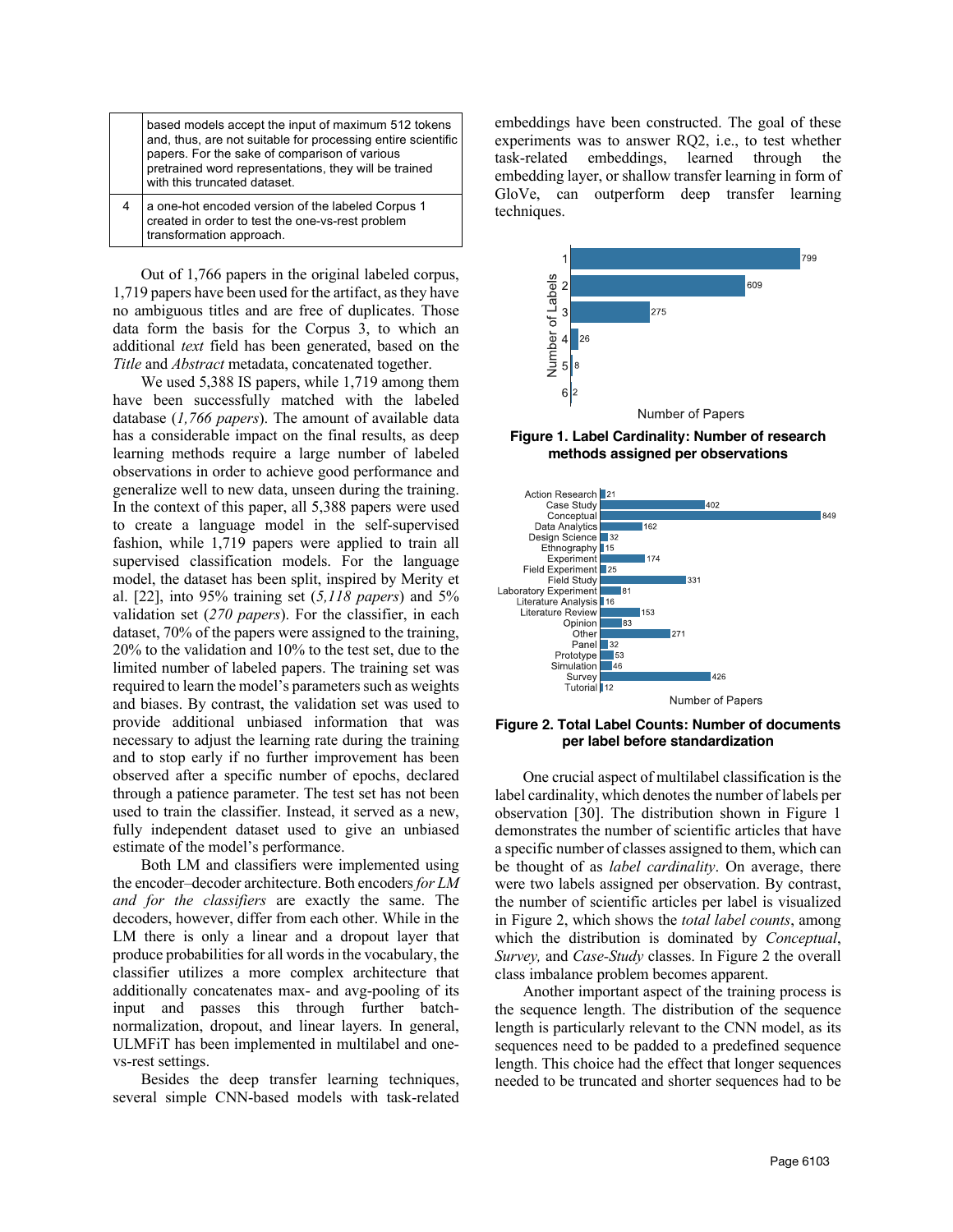padded to this value. Based on the distribution, the maximum number of tokens (maximum sequence length) in a document has been set to 30,000 to avoid losing any information that might be important to the model.

It is worth mentioning that even though most models used datasets containing only the full-text of papers as input features, much information seems to be encapsulated in the metadata as well. The number of articles associated with each year, journal, or journal type varies. Those features can potentially be used as an auxiliary input to a model. Since the addition of these features is out of the scope of this paper, we focused on the classification of entire documents, and recommend to further elaborate on this as a future research direction.

Based on the review of multilabel classification literature [44] and on metrics used in previous work on research method classification to ensure comparability of results [9], we used as evaluation metrics precision, recall, micro F1, Hamming Loss and exact match. The exact match is the proportion of papers where the classifier predicted all research methods correctly.

Instead of a random search of required hyperparameters, our artifact makes use of a disciplined approach for training neural networks, as proposed by Smith [38]. Inspired by her research paper, each training usually started by performing a learning rate (LR) range test by using a one-cycle policy to find the maximum possible value of the learning rate. The LR search test examined different values, usually from 10<sup>-5</sup> to 10, and created a plot that helped to decide about the LR value: too large LR can quickly overfit the model, while too small LR would cause slow convergence, i.e., the rate at which the network learns a functional form that generates a mapping of the input features to the desired output.

## **5. Evaluation of the Deep Transfer Classifier for Research Methods**

This section evaluates the artifact's results and explains the model's design choices that were most relevant to the implementation and thus could affect the obtained findings. Table 2 demonstrates the results of conducted experiments, also denoting in brackets, which form of transfer learning (TL) is utilized by each respective method: (1) *shallow TL*, (2) *deep TL*, (3) *no TL*. The dummy classifier assigns all papers to the most common class.

The exact match accuracy cannot be directly computed for the algorithms applying the problem transformation technique. In those cases (*indicated in Table 2 by an asterisk*), this metric has been calculated as the average accuracy of all binary classifiers.

**Table 2. Evaluation Results of the Tested Models**

|        |                                                                    | Precis-Recall Micro-    |      |      |      |                 |                       |
|--------|--------------------------------------------------------------------|-------------------------|------|------|------|-----------------|-----------------------|
|        |                                                                    | Cor-<br>pus             | ion  |      | F1   | Hamming<br>Loss | <b>Exact</b><br>Match |
| $00\,$ | Dummy Classifier                                                   | NA                      | 0.55 | 0.31 | 0.39 | 0.11            | 0.05                  |
|        | 01a GloVe Fixed 100d<br>(shallow TL)                               | $\mathbf{1}$            | 0.66 | 0.15 | 0.25 | 0.11            | 0.05                  |
|        | 01b GloVe Fixed 300d<br>(shallow TL)                               | $\mathbf{1}$            | 0.63 | 0.42 | 0.51 | 0.10            | 0.23                  |
| 02     | GloVe Trainable<br>300d (shallow TL)                               | $\mathbf{1}$            | 0.63 | 0.47 | 0.54 | 0.10            | 0.25                  |
| 03     | ELMo Small &<br>GloVe 100d Fixed<br>(shallow & deep TL)            | $\mathbf{1}$            | 0.55 | 0.48 | 0.51 | 0.11            | 0.19                  |
|        | 04 ELMo Medium &<br>GloVe 100d<br>Trainable<br>(shallow & deep TL) | $\overline{c}$          | 0.54 | 0.42 | 0.47 | 0.11            | 0.16                  |
| 05     | ELMo Large &<br>GloVe 100d<br>Trainable (shallow &<br>deep TL)     | $\mathfrak{D}$          | 0.42 | 0.31 | 0.36 | 0.13            | 0.16                  |
| 06     | SVM (no TL)                                                        | 3                       | 0.46 | 0.43 | 0.44 | 0.14            | $0.86*$               |
| 07     | OpenAI Transformer<br>(deep TL)                                    | 3                       | 0.72 | 0.35 | 0.47 | 0.09            | 0.20                  |
| 08     | <b>ULMFiT Multilabel</b><br>(deep TL)                              | 1 & 2                   | 0.67 | 0.51 | 0.58 | 0.09            | 0.24                  |
|        | 09 ULMFiT One vs Rest<br>(deep TL)                                 | $\overline{\mathbf{4}}$ | 0.74 | 0.64 | 0.66 | 0.09            | $0.91*$               |
| 10     | Target-Task<br>Embeddings (no TL)                                  | $\mathbf{1}$            | 0.62 | 0.54 | 0.58 | 0.09            | 0.28                  |

#### **6. Discussion**

In this section, the results of the presented artifact will be interpreted and compared against the current literature and the research questions.

**Performance of Deep Transfer Learning.** The primary hypothesis of this paper is centered around the question of whether cutting-edge deep transfer learning techniques can be successfully applied to a problem of multilabel classification of research methods in scientific articles. After running a series of carefully designed experiments, the hypothesis can be confirmed. All deep transfer learning techniques, which were applied with no additional feature engineering, surpassed the performance of a simple baseline model, and some of them outmatched the state of the art in the literature of research method classification.

**Comparison Against the Literature.** The best test set exact match, micro-F1, and hamming loss, that were achieved on this multilabel problem in existing literature, are 0.196, 0.532 and 0.125, respectively [9]. In contrast, the artifact's best model in the multilabel setting (Model 10) achieved a test set performance of 0.28, 0.58, and 0.09. The one-vs-rest approach (Model 09) obtained an exact match score of 0.91, a micro-F1 of 0.66, and a hamming loss of 0.09. The artifact's deep learning model that was trained on full-texts of entire documents showed considerable improvements (the absolute increase in the exact match ranged from 8% to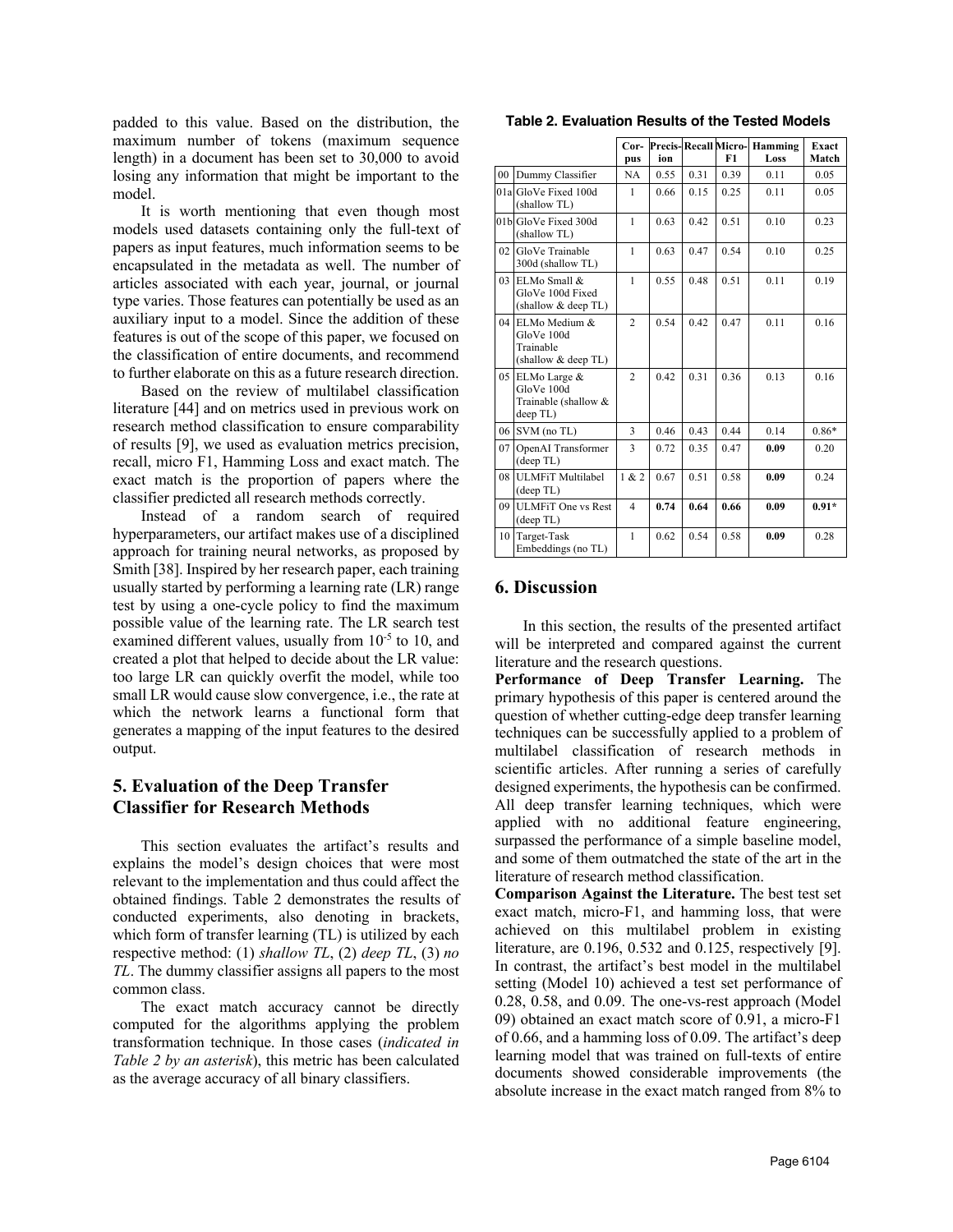71%, and in the micro-F1 score it ranged from 8% to 13%) over the previous state of the art, which was obtained using SVM trained only on abstracts.

The obtained results favor deep learning over simpler ML algorithms and confirm the statement that the research method cannot be identified just by investigating the title and abstract alone. For a better comparability, Model 06 in Table 2 demonstrates the results with the classifier implemented using SVM like Eckle-Kohler et al. [9] were using. Even though this model seems to capture the patterns presented in the dataset surprisingly well—given its simplicity, it is significantly outperformed by deep learning models.

**Comparison between different deep transfer learning models.** As shown in Section 5, ULMFiT has emerged as the most effective Deep TL method, which outperformed the classification models from the literature, addressing the same problem.

As far as the ULMFiT's configuration is concerned, the default vocabulary size of 60,000 and using the same Corpus 1 for both LM and the classifier have proven to work sufficiently well. The fine-tuning of the last layer for many epochs has led to the most significant improvements in the model's performance. By contrast, when the early layers have been unfrozen too early, the results started deteriorating, which indicates that the network started forgetting the transferred knowledge. The rationale behind this behavior can be explained by the fact that the last layer of the Pooling Linear Classifier is the least general, i.e., the most task-specific [13:5], which is why it had to be trained long enough to achieve the best possible classification results.

Among all tested configurations of ELMo, the *small* version along with fixed 100-dimensional GloVe vectors delivered the best results. However, very similar performance has been observed by applying shallow transfer learning, based on 300-dimensional fixed GloVe representations. However, if the same GloVe embeddings were trainable, the performance improved further, ultimately outperforming ELMo across almost all evaluated metrics.

Even though OpenAI Transformer was trained only on the two metadata fields *Title* and *Abstract*, it was able to outmatch the performance of fixed 100-dimensional GloVe vectors, trained on entire documents. Furthermore, an investigation of different encoder implementations of OpenAI Transformers revealed that CNN, overall, constitutes a more robust architecture than LSTM. The experiments have repeatedly shown that LSTM keeps forgetting the recognized patterns, when encountered with very long input sequences.

**Comparison and interpretation of the two best models.** In the following subsection, the two best models, indicated in Table 2 as Model 09 and Model 10, will be compared. Model 09 has been obtained using the

problem transformation method and LSTM-based ULMFiT as a deep transfer learning technique. In contrast, Model 10 has been created by applying the algorithm adaptation method with a CNN-architecture and embeddings learned from scratch, based on the target task data. This comparison should help to answer RQ2 with respect to which form of transfer learning for NLP leads to the best performance of the multilabel classification of research methods. Additionally, the comparison reveals the differences between deep transfer learning and no transfer learning as well as problem transformation and algorithm adaptation methods. We can compare the models 09 and 10 according to the following criteria:

*(1) Test set performance on the evaluation metrics*. By investigating the test set performance shown in Table 2, in four of the five examined metrics Model 09 obtained a better score than Model 10**,** and in one metric (hamming loss) both obtained the same score.

*(2) Model's complexity and interpretability.* If the model's complexity would be considered an additional metric, Model 10 would be preferred, as its structure contains only an embedding layer, a separable Conv1Ddecoder followed by a Max Pooling operation, and a dense layer for the final classification, while also applying dropout in multiple places. In contrast, Model 09 is far more complex, as it contains an involved AWD-LSTM language model, which is based on a multilayer bidirectional LSTM with various forms of regularization, and an even more involved classifier utilizing an embedding layer, three LSTM layers, weight dropout, RNN dropout, concatenated average and max pooling layers, and two linear layers with a batch normalization and dropout in between. On top of that, to obtain satisfactory results, Model 09 requires a gradual layer-wise fine-tuning for both, language model and classifier. Therefore, according to Occam's razor principle, the simplicity of Model 10 makes it a better choice in terms of interpretability and maintenance over time.

*(3) Performance on the training and validation set.*  Additionally, Model 10 has performed considerably better than Model 09 on the training and validation sets, which is a good indicator of an adequate model's capacity to extract rich and useful representations.

*(4) Extensibility.* If additional research methods were added to the algorithm in the future, Model 10 could be quickly retrained after updating a single argument *num\_classes*, and applied to new data. By contrast, Model 09 would require training additional binary classifiers from scratch and adding them to the application logic, if applied in a production environment.

*(5) Potential inter-label correlations.* Since Model 09 trained binary classifiers in isolation, it did not take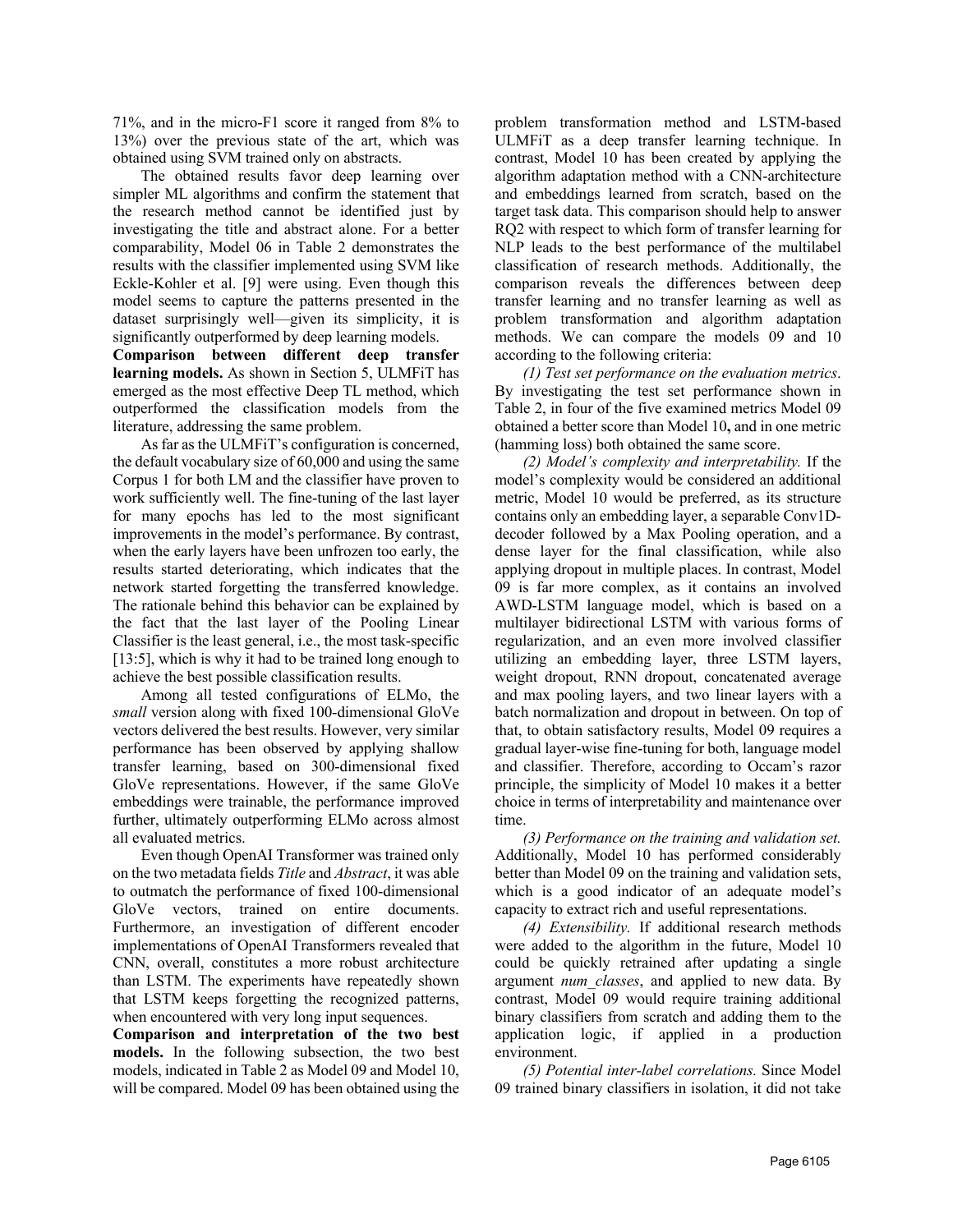dependencies between labels into account. Overall, one of the greatest advantages of deep learning is that it can easily learn dependencies in the data, whereas the problem transformation approach does not take advantage of this.

*(6) Generating predictions.* An obvious disadvantage of Model 09 compared to Model 10 is the fact that predictions for each label need to be generated separately, as opposed to creating them at once using a single multilabel classifier.

**Drawbacks of the one-vs-rest approach.** The above comparison revealed several disadvantages of the onevs-rest problem transformation approach that has been used by Model 09. They can be summarized as follows: (1) increased complexity, which makes it more difficult to interpret and harder to maintain the model, (2) longer training time, as multiple classifiers need to be trained, instead of implementing a single multilabel classification model, (3) inter-label correlations are not taken into account, (4) some metrics, such as exact match score, cannot be computed directly, (5) it is more complicated to make a single prediction of all research methods present in a specific paper at once, and (6), it is difficult to extend the model if new unseen data would contain additional labels, that were not accounted for in the current implementation.

Based on the above-mentioned drawbacks, Model 10 would be recommended for use in a production environment. However, Model 09 constitutes an attractive approach for further research.

**Implications of the artifact's results.** Overall, the experiments conducted within the scope of this paper deliver promising results for all forms of transfer learning for NLP. However, as Chollet [4:185–186] stated: "What makes a good word-embedding space depends heavily on your task […] because the importance of certain semantic relationships varies from task to task". This might be the reason why the embeddings trained on the target task data ended up in word representations almost as good as those from deep transfer learning. In addition, the obtained results highlight the importance of preprocessing, as considerations like corpus and vocabulary size or interlabel correlations, turned out to have a considerable impact on the obtained results. An overly extensive vocabulary is hard to process and forces the model to learn a lot of noise, while a limited vocabulary may risk failing to recognize some important patterns.

Ultimately, we demonstrated that such tools can already achieve a quality that allow for automating parts of the research process. This saves researchers time and, more importantly from a general perspective, also demonstrates the possibility of establishing semiautomated process for knowledge generation.

We envision multiple use cases that could be facilitated with our tool. First, juxtaposing the publication year and the used research methods to analyze trends and the prevalence of the different methods over time. Second, analyzing the extent to which multi-method approaches are common. Third, comparing the used research methods across the IS journals and conferences and detecting different preferences of methods in different outlets. Fourth, analyzing the used research methods for different topics, like technology acceptance or knowledge management. Fifth, analyzing research methods used by author, institutions, and country. Sixth, in co-citation analyses automatically labelling the nodes with the used research methods and visualizing this, e.g. by color-coding the nodes. Seventh, combining the analyses of multiple dimensions (year, topic, journal, author, institution, country, citation count, research method) in a multidimensional data cube, that allows interactive queries and visualizations.

On a larger scale, the artifact represents an improvement of instruments that help scholars to better unlock scientific knowledge over multiple disciplines. The results may contribute to the discussion on meta models and create a common ground for automatically analyzing and summarizing scientific insights. This helps to better promote relevant insights and find open research questions [18].

The consequences of such automation can be farreaching. As a direct result, summaries can be produced more quickly, resulting in a larger number of papers that can be analyzed. This allows for more profound analyses of paradigms or epistemologies. Since structuring and classifying of research contributions has an influence on their reception and impact (and thus on future research), it will be important to develop "ethical tools", not just "tools that flood us with results": Such ethical tools must provide unbiased, non-discriminatory and comprehensible results. This demands high quality training data. Even though it will probably take several years before such tools will make a significant contribution to publications, IS research in particular should already think about such requirements and their implications.

## **7. Conclusion**

The main contribution of this paper is the development of a deep transfer learning artifact for the multilabel classification of research methods in scientific articles. The presented artifact improves the state of the art in this field across several tested metrics and highlights the best methods to tackle this problem. In particular, this work examined the efficacy of cuttingedge transfer learning techniques, discussed them in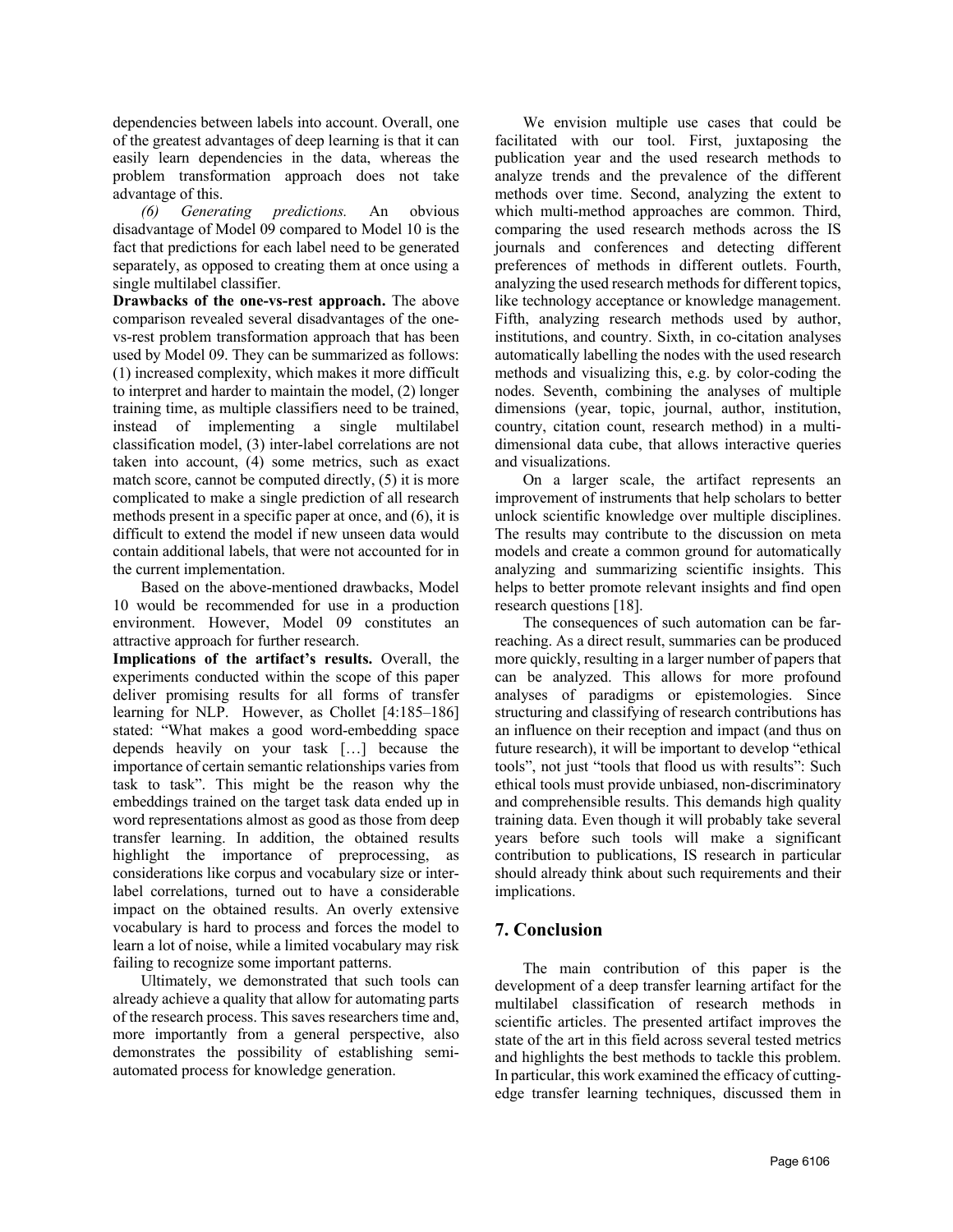detail on a theoretical level, applied them to a multilabel classification of entire text documents, and compared their effectiveness and the best ways of using them. Overall, it has been shown that deep learning models, created by the artifact, led to better recognition of research methods than shallower approaches, such as word2vec and Support Vector Machines, which have been previously applied to this problem in the literature.

All tested deep transfer learning techniques delivered promising results. According to the conducted experiments, ULMFiT has emerged as the best form of pretraining if fine-tuned properly. ELMo has proven to be computationally too expensive to train on this particular dataset for more than a few epochs or to optimize the hyperparameters to the best possible extent. Even though OpenAI Transformers show potential, they are limited to sequences of 512 words. If the problem at hand requires processing of long documents, a sequential network's architecture, such as LSTM, does not work well as an encoder, according to the experiments, which confirmed that it forgets the learned representations from the early stages of the training process. ULMFiT constitutes an exception to this rule thanks to splitting the text into short backpropagation-through-time (bptt) sequences. In contrast to LSTM, more parallelizable architectures such as N-gram-based 1D-CNNs have performed considerably better due to simultaneous extraction of high-level patterns from small parts of the sequence and applying them to other parts of the text.

The investigated deep transfer learning techniques are best applicable to shorter texts, for example abstracts. In comparison, full scientific papers are much longer. Therefore, the created models are prone to forgetting the transferred knowledge. This led to a performance that is only slightly better than training the embeddings from scratch, even with only a limited number of labeled target task data.

In the future work, we also want to examine the effectiveness of Longformer architectures [2] which are transformers that can deal better with long documents.

A simple keyword-based approach for research methods classification has the following shortcomings: research-method keywords appear in the related work and therefore are not always referring to the method used by the paper itself, and papers are not always explicitly mentioning the used research method directly. Our classification-based approach can deal with both cases. Additionally, a keyword-based approach needs a carefully created taxonomy of terms. However, in future work we want to compare our approach with a keywordbased approach that additionally classifies sentences according to whether they are related or original work.

Just as important as the technical improvements is a discussion of the impact of such methods on future

research in general. With this work, in which we showed what is possible today and where we have moved the boundaries a bit further towards "automated research", we aim to put the scientific discussion of such methods on more solid grounds. In future work we will use our artifact to analyze and compare the distribution of research methods and philosophical research paradigms among all papers of the last 25 years in (a) the AIS basket of eight, (b) an extended list of additional IS journals and conferences, and (c) non-IS journals in business and social sciences. This kind of large-scale, longitudinal, trans-disciplinary comparison of research methods and philosophical paradigms among thousands of articles is not possible without an automated tool like the one we presented in this paper.

### **References**

[1] Agarwal, S., and H. Yu, "Automatically classifying sentences in full-text biomedical articles into Introduction, Methods, Results and Discussion", *Bioinformatics 25*(23), 2009, pp. 3174–3180.

[2] Beltagy, I., M.E. Peters, and A. Cohan, "Longformer: The long-document transformer", *arXiv preprint arXiv:2004.05150*, 2020.

[3] Bojanowski, P., E. Grave, A. Joulin, and T. Mikolov, "Enriching Word Vectors with Subword Information", *arXiv*(1607.04606), 2016.

[4] Chollet, F., *Deep learning with Python*, Manning Publications Co, Shelter Island, New York, 2018.

[5] Devlin, J., M.-W. Chang, K. Lee, and K. Toutanova, "BERT: Pre-training of Deep Bidirectional Transformers for Language Understanding", *arXiv:1810.04805 [cs]*, 2018.

[6] Dwivedi, Y.K., and J. Kuljis, "Profile of IS research published in the European Journal of Information Systems", *European Journal of Information Systems 17*(6), 2008, pp. 678–693.

[7] Dwivedi, Y.K., K. Venkitachalam, A.M. Sharif, W. Al-Karaghouli, and V. Weerakkody, "Research Trends in Knowledge Management: Analyzing the Past and Predicting the Future", *Information Systems Management 28*(1), 2011, pp. 43–56.

[8] Ebeling, B., S. Hoyer, and J. Bührig, "What are your Favorite Methods?-an Examination on the Frequency of Research Methods for is Conferences from 2006 to 2010.", *Proceedings of the 20th European Conference on Information Systems (ECIS)*, (2012).

[9] Eckle-Kohler, J., T.-D. Nghiem, and I. Gurevych, "Automatically Assigning Research Methods to Journal Articles in the Domain of Social Sciences", *Proceedings of the American Society for Information Science and Technology 50*(1), 2013, pp. 1–8.

[10] Friedrich, T., S. Schlauderer, J. Weidinger, and M. Raab, "On the Research Paradigms and Research Methods Employed in the BISE Journal - A Ten-Year Update", *Proceedings of the Wirtschaftsinformatik 2017 Conference*, 2017.

[11] Houngbo, H., and R.E. Mercer, "Method mention extraction from scientific research papers", *Proceedings of COLING 2012*, 2012, pp. 1211–1222.

[12] Hovorka, D.S., K.R. Larsen, J. Birt, and G. Finnie, "A metatheoretic approach to theory integration in information systems", *System Sciences (HICSS), 2013 46th Hawaii International Conference on*, IEEE (2013), 4656–4665.

[13] Howard, J., and S. Ruder, "Universal Language Model Finetuning for Text Classification", *Proceedings of the 56th Annual*